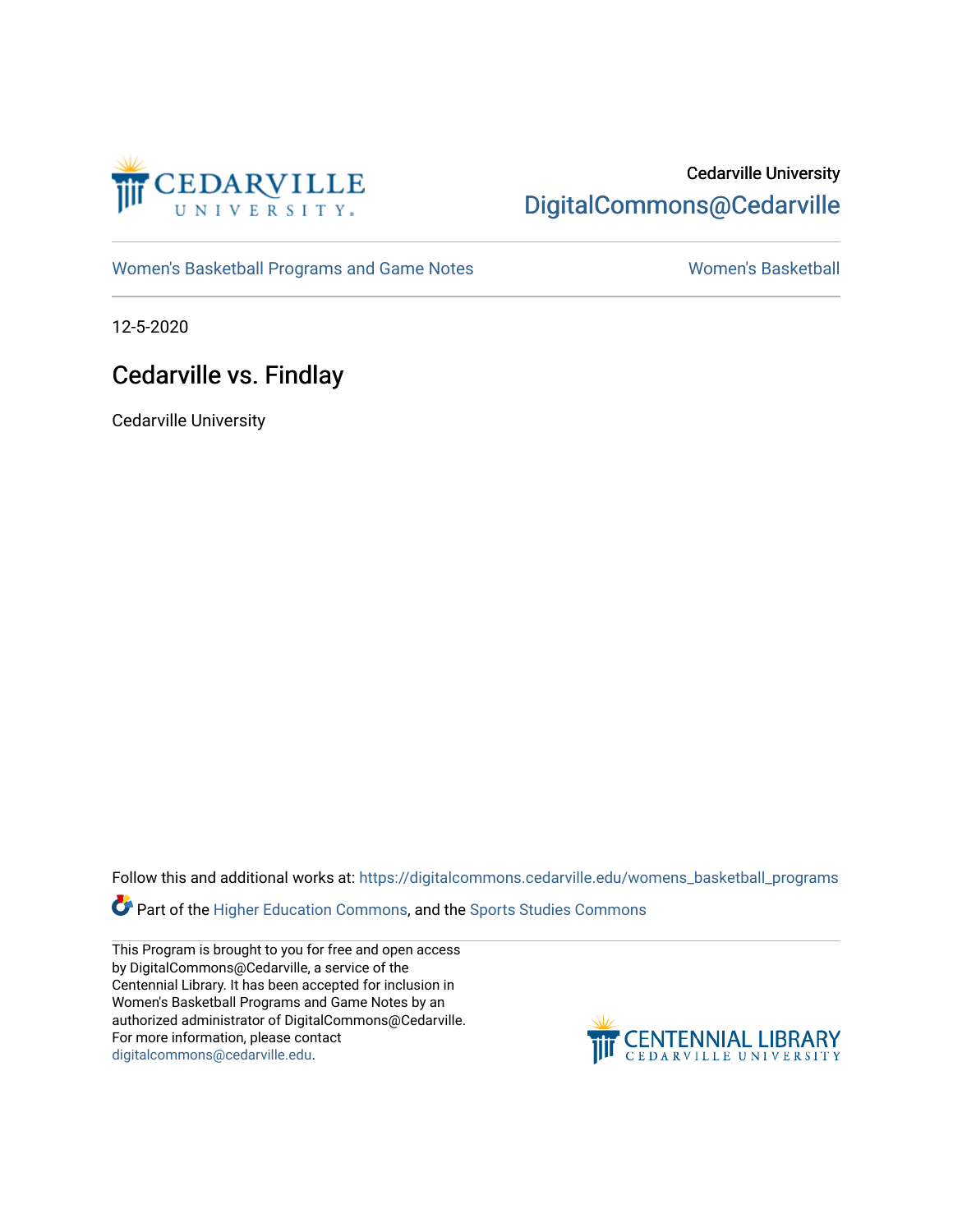



**Scan the codes for more....**

**Lady Jacket basketball info**



**Oiler basketball info**



**G-MAC basketball info**



**Quality Work Since 1962 937-323-2992 www.weldedparts.com**

**SATURDAY • DEC. 5 • 1:00 PM**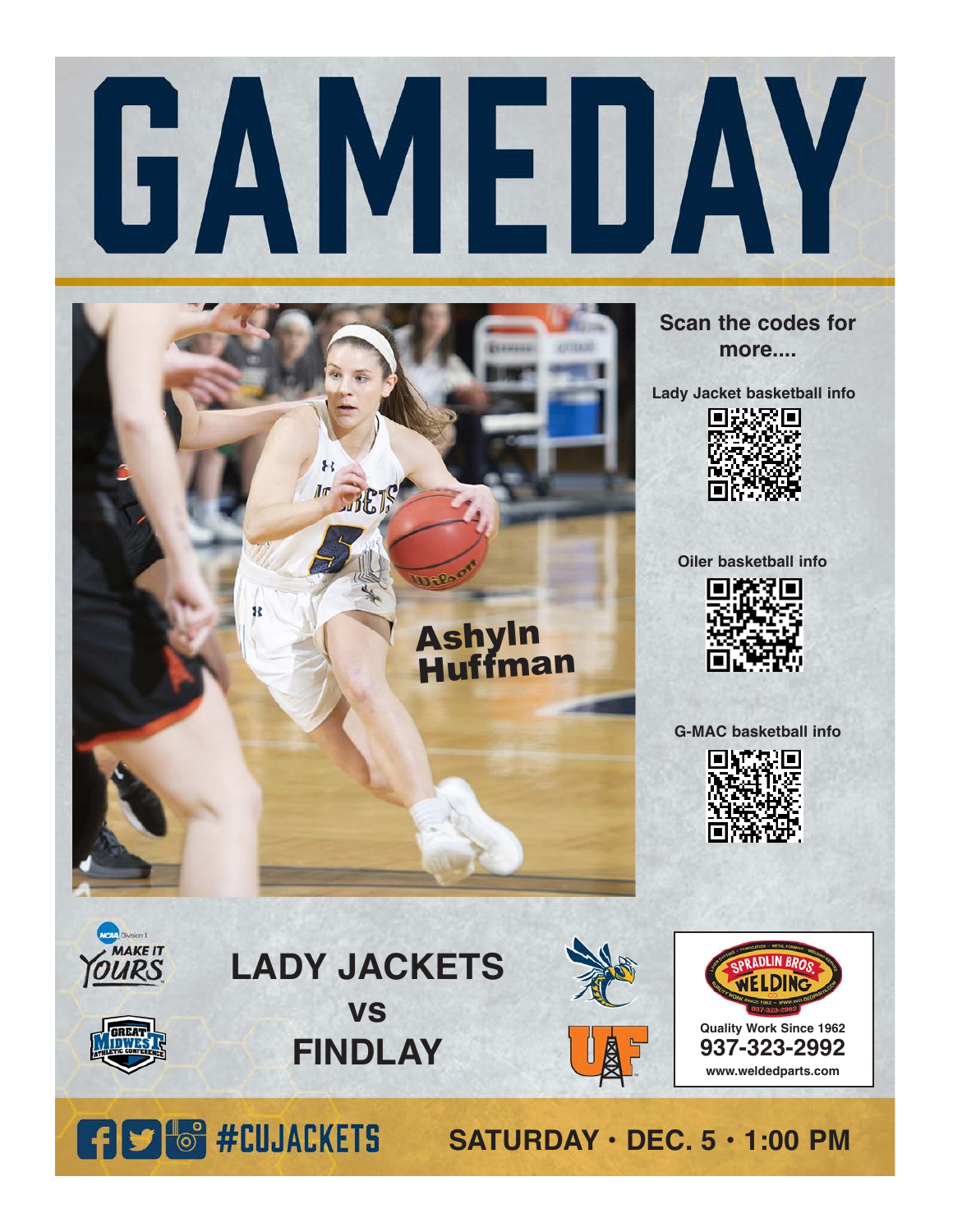# **2019-20 Cedarville University Basketball Statistics**

| <b>RECORD:</b>    | <b>OVERALL</b> | <b>HOME</b> | <b>AWAY</b> | <b>NEUTRAL</b> |
|-------------------|----------------|-------------|-------------|----------------|
| ALL GAMES         | 21-8           | 11-3        | 8-4         | 2-1            |
| <b>CONFERENCE</b> | 13-5           | 7-2         | $6 - 3$     | $0-0$          |
| NON-CONFERENCE    | 8-3            | $4 - 7$     | $2 - 1$     | $2 - 1$        |

|    |                    |           |      |      | Total        |      | 3-Point      |      | F-Throw      |      |     | Rebounds |      |      |     |              |     |     |          |          |             |      |
|----|--------------------|-----------|------|------|--------------|------|--------------|------|--------------|------|-----|----------|------|------|-----|--------------|-----|-----|----------|----------|-------------|------|
| ## | Player             | gp-gs     | min  | avo  | fg-fga       | fg%  | 3fg-fga      | 3fg% | ft-fta       | ft%  | off | def      | tot  | avq  | рf  | da           | a   | to  | blk      | stl      | pts         | avg  |
| 03 | Wolford, Abby      | 24-23     | 577  | 24.0 | 120-282      | .426 | 57-157       | .363 | 54-70        | .771 | 13  | 67       | 80   | 3.3  | 70  | $\Omega$     | 40  | 45  | 8        | 41       | 351         | 14.6 |
| 05 | Huffman, Ashlyn    | 29-29     | 895  | 30.9 | 128-268      | .478 | 23-66        | .348 | 58-74        | .784 | 11  | 128      | 139  | 4.8  | 45  |              | 170 | 66  | 4        | 39       | 337         | 11.6 |
| 11 | Bolender, Isabelle | 29-22     | 677  |      | 23.3 116-233 | .498 | 35-86        | .407 | 23-31        | .742 | 25  | 102      | 127  | 4.4  | 50  |              | 30  | 41  |          | 29       | 290         | 10.0 |
| 00 | Chapman, Emily     | $27 - 25$ | 778  | 28.8 | 91-213       | .427 | 41-125       | .328 | $30 - 36$    | .833 | 23  | 64       | 87   | 3.2  | 41  |              | 84  | 32  | 6        | 37       | 253         | 9.4  |
|    | 30 Roh, Alli       | 28-9      | 395  | 14.1 | 85-166       | .512 | $1 - 3$      | .333 | 21-34        | .618 | 39  | 74       | 113  | 4.0  | 80  | 4            | 18  | 30  | 32       | 10       | 192         | 6.9  |
| 04 | Garr, Paige        | 29-11     | 562  | 19.4 | 65-176       | .369 | 34-103       | .330 | 22-29        | .759 | 9   | 80       | 89   | 3.1  | 31  |              | 31  | 35  | 5        | 16       | 186         | 6.4  |
| 13 | Johnting, Stevie   | $28-1$    | 453  | 16.2 | 57-130       | .438 | 48-115       | .417 | $3-5$        | .600 | 6   | 54       | 60   | 2.1  | 34  | $\Omega$     | 14  |     |          | 6        | 165         | 5.9  |
| 24 | Mader, Allison     | $29 - 4$  | 487  | 16.8 | 56-117       | .479 | $11 - 46$    | .239 | 25-34        | .735 | 24  | 26       | 50   | 1.7  | 34  | $\mathbf{0}$ | 35  | 27  | 5        | 31       | 148         | 5.1  |
| 44 | Moore, Lexi        | 29-19     | 516  | 17.8 | 46-93        | .495 | $1 - 3$      | .333 | 19-37        | .514 | 37  | 63       | 100  | 3.4  | 67  | 4            | 20  | 20  | 5        | 18       | 112         | 3.9  |
| 23 | Peek, Cameron      | $28-1$    | 215  | 7.7  | 26-48        | .542 | $0 - 1$      | .000 | $10 - 12$    | .833 | 11  | 15       | 26   | 0.9  | 29  | $\Omega$     | 15  | 15  |          | 3        | 62          | 2.2  |
| 12 | DeFilippo, Anna    | $19-1$    | 90   | 4.7  | $9 - 26$     | .346 | $5 - 11$     | .455 | $9 - 10$     | .900 | 2   | 6        | 8    | 0.4  | 9   | $\Omega$     | 4   | 2   | 0        |          | 32          | 1.7  |
| 10 | Freeman, Abby      | $17 - 0$  | 116  | 6.8  | 10-31        | .323 | $5 - 19$     | .263 | $2 - 4$      | .500 | 0   | 18       | 18   | 1.1  | 9   | $\mathbf{0}$ | 12  | 9   | $\Omega$ | 3        | 27          | 1.6  |
| 20 | Marshall, Allie    | $12 - 0$  | 39   | 3.3  | $2 - 5$      | .400 | $0-0$        | .000 | $0-0$        | .000 | 2   | 6        | 8    | 0.7  | 8   | 0            |     | 2   |          | $\Omega$ | 4           | 0.3  |
|    | Team               |           |      |      |              |      |              |      |              |      | 40  | 58       | 98   |      |     |              |     | 10  |          |          |             |      |
|    | Total              | 29        | 5800 |      | 811-1788     |      | .454 261-735 |      | .355 276-376 | .734 | 242 | 761      | 1003 | 34.6 | 507 | 9            | 474 | 351 |          |          | 78 234 2159 | 74.4 |
|    | Opponents          | 29        | 5800 |      | 668-1642     | .407 | 167-523      | .319 | 377-500      | 754  | 259 | 779      | 1038 | 35.8 | 459 | 6            | 319 | 466 | 62       |          | 165 1880    | 64.8 |



# **2019-20 University of Findlay Basketball Statistics**

| <b>Game Records</b> |         |         |         | <b>Score by Periods</b> |           |     |     |     |     |          |            |  |  |
|---------------------|---------|---------|---------|-------------------------|-----------|-----|-----|-----|-----|----------|------------|--|--|
| Record              | Overall | Home    | Away    | <b>Neutral</b>          | Team      | 1st | 2nd | 3rd | 4th | OT       | <b>TOT</b> |  |  |
| <b>ALL GAMES</b>    | 18-12   | $11-3$  | $6 - 8$ | 7-7                     |           |     | 527 |     | 540 |          | 2156       |  |  |
| <b>CONFERENCE</b>   | $13-5$  | $7 - 2$ | $6 - 3$ | $0 - 0$                 | Findlay   | 547 |     | 542 |     |          |            |  |  |
| NON-CONFERENCE      |         | $4 - 1$ | $0 - 5$ | 1-1                     | Opponents | 538 | 577 | 492 | 553 | $\Omega$ | 2160       |  |  |

#### **Team Box Score**

|              |                      |           |             |            | <b>Total</b>  |      | 3-Point          |       | <b>F-Throw</b> |      |            |                | <b>Rebounds</b> |            |     |              |     |     |              |                |            |            |
|--------------|----------------------|-----------|-------------|------------|---------------|------|------------------|-------|----------------|------|------------|----------------|-----------------|------------|-----|--------------|-----|-----|--------------|----------------|------------|------------|
|              | No. Player           | GP-GS     | <b>MIN</b>  | <b>AVG</b> | <b>FG-FGA</b> |      | FG% 3FG-FGA 3FG% |       | FT-FTA         | FT%  | <b>OFF</b> | <b>DEF</b>     | <b>TOT</b>      | <b>AVG</b> | PF  | <b>DO</b>    | A   | то  | <b>BLK</b>   | <b>STL</b>     | <b>PTS</b> | <b>AVG</b> |
|              | 23 KIN, Sydney       | $30 - 25$ | 749:16      | 25.0       | 184-329       | .559 | $4 - 12$         | .333  | 121-145        | .834 | 80         | 168            | 248             | 8.3        | 84  |              | 10  | 87  | 40           | 23             | 493        | 16.4       |
|              | 13 LANDIN, Bridget   | $30 - 22$ | 830:35      | 27.7       | 123-263       | .468 | 18-53            | .340  | 62-78          | .795 | 47         | 184            | 231             | 7.7        | 60  |              | 59  | 63  | 14           | 58             | 326        | 10.9       |
|              | 2 SCHWEIGER, Amber   | $30 - 30$ | 811:04      | 27.0       | 93-251        | .371 | $9 - 33$         | .273  | 103-136        | .757 | 18         | 45             | 63              | 2.1        | 67  |              | 126 | 103 | $^{\circ}$   | 55             | 298        | 9.9        |
|              | 43 BELLMAN, Paige    | $30 - 23$ | 702:38 23.4 |            | 92-193        | .477 | 10-38            | .263  | 68-87          | .782 | 52         | 155            | 207             | 6.9        | 80  | $\mathbf{0}$ | 48  | 65  | 29           | 34             | 262        | 8.7        |
|              | 22   RUTH, Lauren    | $28 - 28$ | 693:27 24.8 |            | 70-183        | .383 | 34-103           | .330  | $41 - 53$      | .774 | 8          | 56             | 64              | 2.3        | 35  |              | 34  | 36  | 2            | 18             | 215        | 7.7        |
|              | 14 STOLLY, Madison   | $22 - 7$  | 321:20 14.6 |            | $31 - 85$     | .365 | $8 - 20$         | .400  | $31 - 37$      | .838 | 11         | 24             | 35              | 1.6        | 34  | $\mathbf{0}$ | 27  | 28  | $\mathbf{0}$ | 16             | 101        | 4.6        |
|              | 24 FLYNN, Elizabeth  | $30-5$    | 578:06      | 19.3       | 47-138        | .341 | 16-57            | .281  | $21 - 26$      | .808 | 8          | 42             | 50              | 1.7        | 48  |              | 39  | 31  | 8            | 26             | 131        | 4.4        |
| 54           | SAMMARONE, Serena    | $30-0$    | 291:53      | 9.7        | 33-87         | .379 | $2 - 10$         | .200  | 18-22          | .818 | 11         | 27             | 38              | 1.3        | 50  | $\Omega$     | 36  | 55  |              | 24             | 86         | 2.9        |
|              | 32 SIMON, Lilly      | $28 - 7$  | 278:08      | 9.9        | 23-88         | .261 | $10-43$          | .233  | $21 - 24$      | .875 | 5          | 33             | 38              | 1.4        | 33  | 0            | 10  | 10  |              | 16             | 77         | 2.8        |
|              | 3 UTTERBACK, Allison | $29-3$    | 334:52 11.5 |            | $31 - 76$     | .408 | 15-44            | .341  | $2 - 4$        | .500 | 3          | 14             | 17              | 0.6        | 29  | $\Omega$     | 23  | 22  |              | 14             | 79         | 2.7        |
| 31           | COOKE, Rachel        | $26-0$    | 206:08      | 7.9        | 18-53         | .340 | 14-37            | .378  | $7 - 11$       | .636 | 5          | 17             | 22              | 0.8        | 10  | $\Omega$     | 8   | 17  | 0            | 6              | 57         | 2.2        |
|              | 10 HARRIS, Logan     | $7 - 0$   | 28:60       | 4.1        | $4 - 11$      | .364 | $1 - 1$          | 1.000 | $1 - 4$        | .250 |            | 6              | $\overline{7}$  | 1.0        |     | $\mathbf{0}$ |     |     |              | $\overline{2}$ | 10         | 1.4        |
|              | SIMON, Jenna         | $17-0$    | 91:44       | 5.4        | $4 - 20$      | .200 | $1-6$            | .167  | $6 - 11$       | .545 |            |                | 8               | 0.5        | 11  | 0            |     | 13  | $\Omega$     | 5              | 15         | 0.9        |
|              | 12 ORGAN, Jessica    | $10-0$    | 52:19       | 5.2        | $2 - 11$      | .182 | $0 - 4$          | .000  | $2 - 4$        | .500 | $\Omega$   | $\overline{3}$ | 3               | 0.3        | 3   | $\Omega$     | 3.  | 6   | $\Omega$     |                | 6          | 0.6        |
| Team         |                      |           |             |            |               |      |                  |       |                |      | 60         | 86             | 146             |            |     |              |     | 16  |              |                |            |            |
| <b>Total</b> |                      | 30        | 5970        |            | 755-1788      | .422 | 142-461          | .308  | 504-642        | .785 | 310        | 867            | 1177            | 39.2       | 545 | 4            | 428 | 554 | 100          | 298            | 2156       | 71.9       |
|              | <b>Opponents</b>     | 30        | 6000        |            | 762-1971      | .387 | 308-958          | .322  | 328-464        | .707 | 386        |                | 764 1150        | 38.3 570   |     | 15           | 547 | 525 | 100          | 281            | 2160       | 72.0       |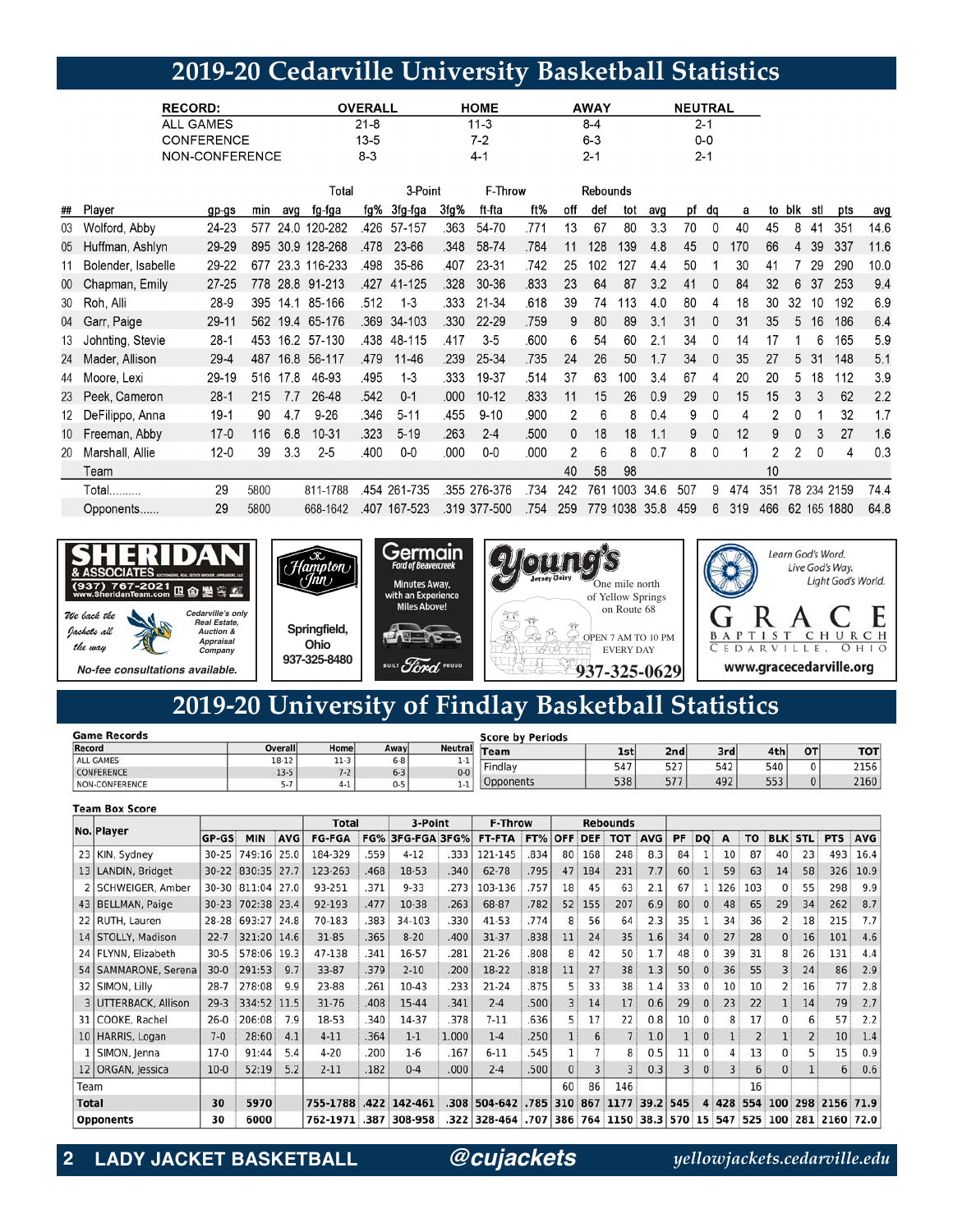#### **Cedarville University "Lady Jackets" (0-1, 0-1)** HEAD COACH: KARI HOFFMAN (5th year, 87-33, .725) Location ..............Cedarville, OH Enrollment .........................4,550 ASST. COACHES: JOHN LEONZO, STEPHEN BUETTELL, ABBY WOLFORD, JIMMY HOFFMAN Affiliation .......NCAA II, NCCAA I Founded .............................1887 No Player Pos Ht Yr Hometown 3-Pt. FG 2-Pt. FG Free Throws Fouls 3FG 2FG FT TP 0 Emily Chapman | G | 5-5 | Jr | Proctorville, OH 3333333 222222222222 111111111111 12345 3 Anne Wheeler G 5-7 Fr Cincinnati, OH 3333333 222222222222 111111111111 12345 4 | Paige Garr | G | 5-9 | So | Goshen, OH 3333333 222222222222 111111111111 12345 5 Ashlyn Huffman G 5-6 Sr Columbus, IN 3333333 222222222222 111111111111 12345 11 Isabelle Bolender | G | 5-9 | So | Cedarville, OH 3333333 222222222222 111111111111 12345 12 Abby Freeman G 5-6 So Delta, OH 3333333 222222222222 111111111111 12345 13 Stevie Johnting G 5-9 Sr Arcanum, OH 3333333 222222222222 111111111111 12345 20 Allie Marshall F 5-11 So Proctorville, OH 3333333 222222222222 111111111111 12345 23 Lydia Sweeney | G | 5-8 | Fr | Grand Island, NY 3333333 222222222222 111111111111 12345 24 Allison Mader G 5-7 Jr Tipp City, OH 3333333 222222222222 111111111111 12345 44 Lexi Moore **F** 5-10 Jr Beavercreek, OH 3333333 222222222222 111111111111 12345 3333333 222222222222 111111111111 12345 3333333 222222222222 111111111111 12345 3333333 222222222222 111111111111 12345 3333333 222222222222 111111111111 12345 3333333 222222222222 111111111111 12345 Germain **OVER 226 YEARS OF EXPERIENCE!** IAY  $\mathbb{P}_{\mathbb{C}}$ UU  $H$ ampton  $e^{at}$  fres otterman &  $\langle \textit{fin} \rangle$ **Minutes Away.** with an Experience ompany inc. **Miles Above!** 13 E. Chillicothe St., 1984 937-374-2646 **INDUSTRIAL & COMMERCIAL ROOFING** Cedarville, OH **Springfield,** www.CottermanRoofing.com 1450 South Patton Street **Ohio**  <sup>→</sup> 766-7299 <del>←</del> Dayton & Minster, Ohio Xenia, OH 45385<br>email: scplay@aol.com **937-325-8480** Ford "We Back the Jackets!" **937-433-8268**www.screenplayprinting.com **University of Findlay "Oilers" (1-0, 1-0)** HEAD COACH: JIM WIEDE (8th year, 116-81, .589) Location...............Findlay, OH Enrollment .....................2,434 ASSISTANT COACH: CAITLIN BAMBERGER Founded .........................1882 Affiliation....................NCAA II

| No I | Player                   | <b>IPos</b> | Ht       | Yr             | Hometown           | 3-Pt. FG | 2-Pt. FG    | <b>Free Throws</b> | Fouls ISFGI 2FGI |  | <b>FT</b> | l TP |
|------|--------------------------|-------------|----------|----------------|--------------------|----------|-------------|--------------------|------------------|--|-----------|------|
|      | Jenna Simon              | G           | $5 - 7$  | So             | Cincinnati, OH     | 3333333  | 22222222222 | 11111111111        | 12345            |  |           |      |
| 2    | Amber Schweiger          | G           | $5 - 7$  | Jr             | Hummelstown, PA    | 3333333  | 22222222222 | 111111111111       | 123451           |  |           |      |
| 3    | <b>Allison Utterback</b> | G           | $5-6$    | Sr             | Greenwood, IN      | 3333333  | 22222222222 | 11111111111        | 123451           |  |           |      |
| 4    | Lauren Hapgood           | G           | $5-8$    | So             | Oakwood, OH        | 3333333  | 22222222222 | 11111111111        | 123451           |  |           |      |
| 10   | Logan Harris             | F           | $6 - 2$  | So             | Oak Harbor, OH     | 3333333  | 22222222222 | 11111111111        | 123451           |  |           |      |
| 12   | Jessica Organ            | G           | $5 - 7$  | Sr             | Rosedale, IN       | 3333333  | 22222222222 | 111111111111       | 123451           |  |           |      |
| 13   | <b>Bridget Landin</b>    | F           | $6-0$    | Jr             | Ottoville, OH      | 3333333  | 22222222222 | 11111111111        | 12345            |  |           |      |
| 14   | <b>Madison Stolly</b>    | G           | $5 - 8$  | Sr             | Lima, OH           | 3333333  | 22222222222 | 11111111111        | 12345            |  |           |      |
| 15   | <b>Kate Ellis</b>        | G           | $5 - 11$ | Fr             | Perrysburg, OH     | 3333333  | 22222222222 | 111111111111       | 123451           |  |           |      |
| 21   | Kendyl Mick              | G           | $5-9$    | Fr             | Thornville, OH     | 3333333  | 22222222222 | 11111111111        | 12345            |  |           |      |
| 22   | Valerie Muhlenkamp       | F           | $6-0$    | Fr             | Ft. Recovery, OH   | 3333333  | 22222222222 | 11111111111        | 12345            |  |           |      |
| 23   | Sydney Kin               | F/C         | $6 - 3$  | Jr             | Carey, OH          | 3333333  | 22222222222 | 111111111111       | 12345            |  |           |      |
| 24   | Elizabeth Flynn          | G           | $5-9$    | S <sub>o</sub> | Avon, OH           | 3333333  | 22222222222 | 111111111111       | 123451           |  |           |      |
| 31   | Rachel Cooke             | G/F         | $6-0$    | S <sub>o</sub> | Thornville, OH     | 3333333  | 22222222222 | 11111111111        | 12345            |  |           |      |
| 32   | Lilly Simon              | G           | $5-6$    | Jr             | Osgood, IN         | 3333333  | 22222222222 | 11111111111        | 12345            |  |           |      |
| 43   | Paige Bellman            | F.          | $6-0$    | Jr             | Columbus Grove, OH | 3333333  | 22222222222 | 11111111111        | 12345            |  |           |      |
| 54   | Serena Sammarone         | G           | $5-6$    | S <sub>o</sub> | Canfield, OH       | 3333333  | 22222222222 | 11111111111        | 123451           |  |           |      |
|      |                          |             |          |                |                    | 3333333  | 22222222222 | 11111111111        | 12345∥           |  |           |      |

*@cujackets*

*yellowjackets.cedarville.edu* **LADY JACKET BASKETBALL 3**